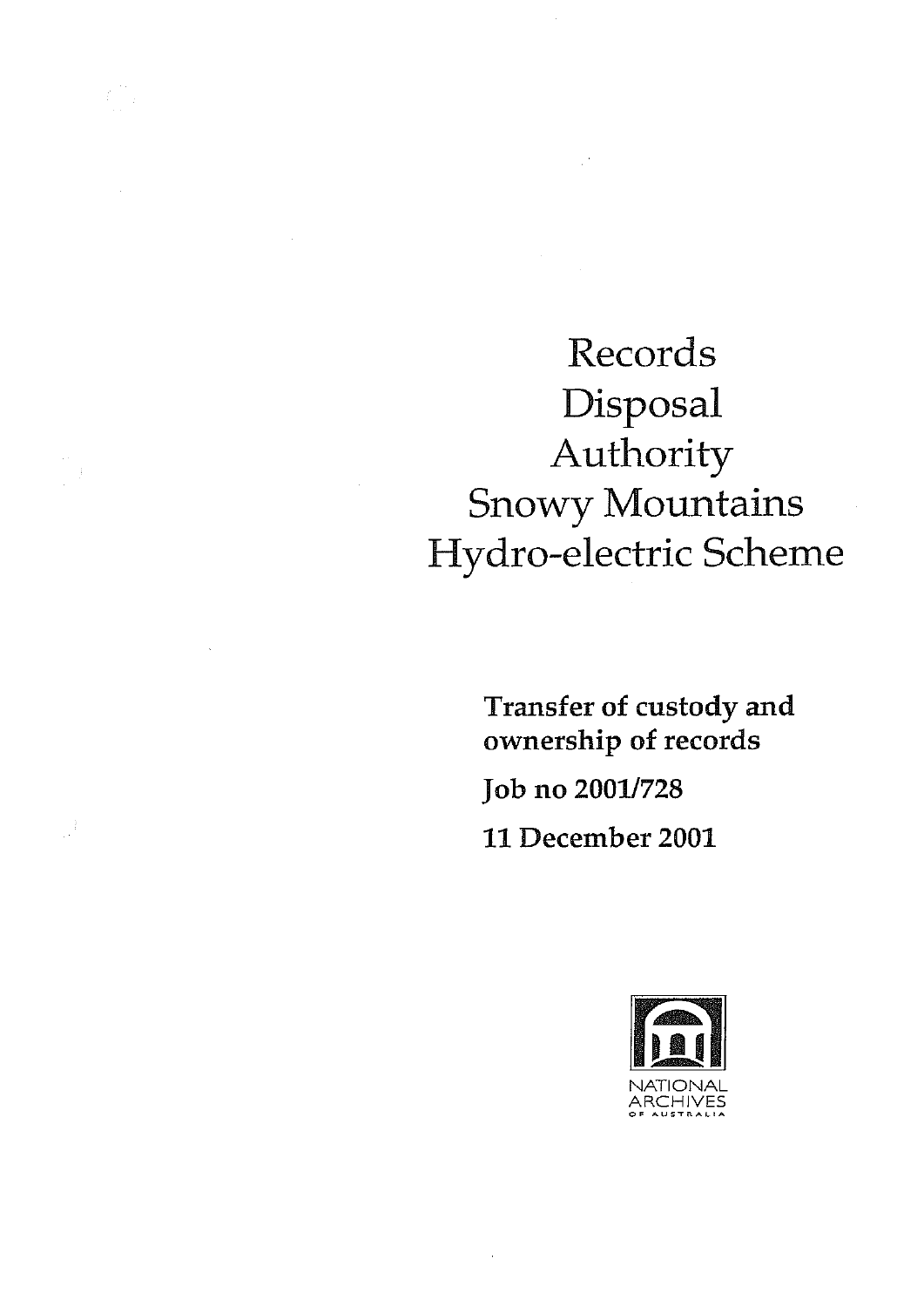© Commonwealth of Australia 2001

 $\bar{z}$ 

This work is copyright. Apart from any use as permitted under the *Copyright Act* 1968,no part may be reproduced by any process without prior written permission from the National Archives of Australia. Requests and inquiries concerning reproduction and rights should be directed to the Publications Manager, National Archives of Australia, PO Box 7425, Canberra Mail Centre ACT 2610, Australia.

 $\ddot{\phantom{0}}$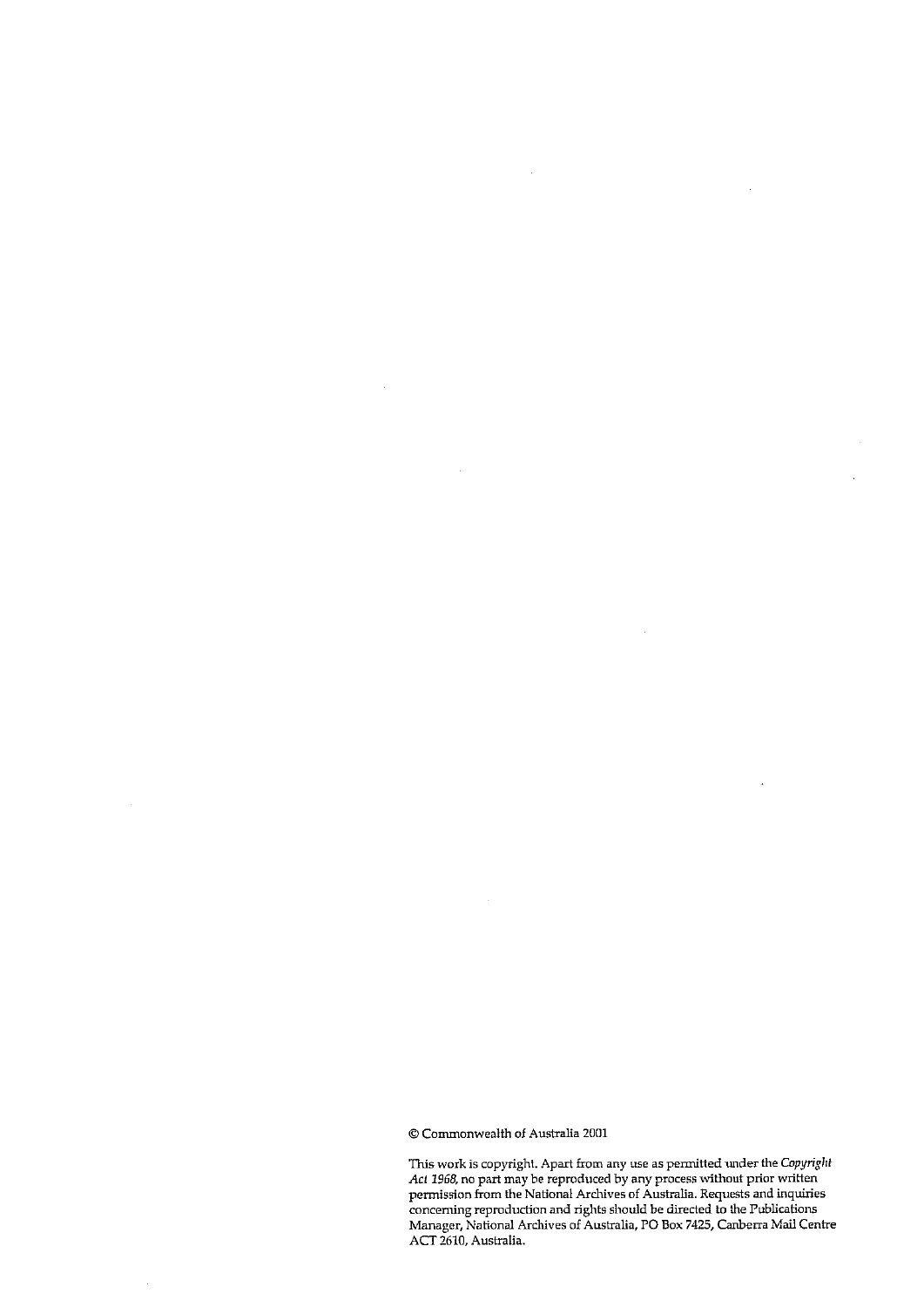## **CONTENTS**

 $\frac{1}{2} \left( \frac{1}{2} \right)$ 

 $\label{eq:2} \frac{1}{\sqrt{2}}\int_0^1\frac{1}{\sqrt{2\pi}}\,d\mu$ 

| <b>INTRODUCTION</b>         | 5  |
|-----------------------------|----|
|                             |    |
| The Appraisal Process       | 5  |
| Disposal Authorisation      | 5  |
| Purpose of this Authority   | 5  |
| Using this Authority        | 5  |
| Amendment of this Authority | 6  |
| <b>AUTHORISATION</b>        |    |
| <b>CLASSES</b>              | 10 |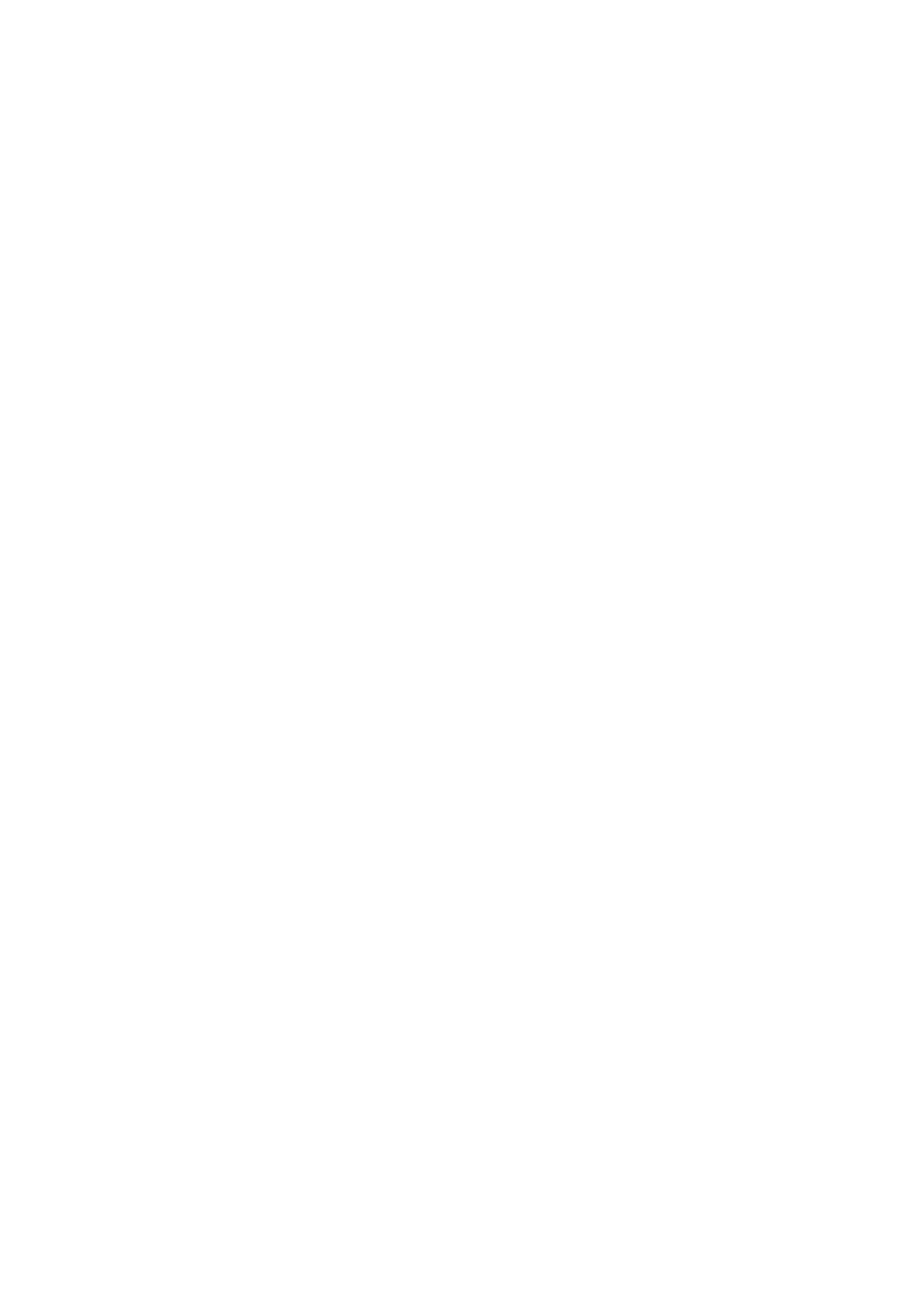## **INTRODUCTION**

#### The appraisal process

The appraisal of Commonwealth records is based on the methodology for Designing and Implementing Recordkeeping Systems (DIRKS) outlined in the Australian Standard AS4390-1996, *Records Ma71agement,* Part 1: General, Clause 1.3, and expanded in the DIRKS Manual. It is an analytical process that involves identifying which records should be created, assessing the value of records for future use, identifying those records with enduring value and deciding how soon the remainder can be destroyed or otherwise disposed of.

The process can involve making decisions about the alteration of records, and where records have already been created, the transfer of ownership or custody of these records. It also involves authorising the action arising from the assessment and putting the action into effect by sentencing. The appraisal process provides a framework of accountability for recordkeeping.

#### Disposal authorisation

Section 24 of the *Archives Act* 1983 provides that records are not to be disposed of without the consent of the Archives unless the action of disposal is positively required by law, or takes place in accordance with a normal administrative practice of which the Archives does not disapprove. Advice on the provisions of the Archives Act can be obtained from any National Archives office.

### Purpose of this authority

This authority authorises the transfer of custody or ownership, or other disposal, of Commonwealth records as required by the Archives Act.

### Using this authority

This authority covers records controlled by the agency and applies only to the records or classes of records described in the authority.

This authority is to be used to determine the custody or ownership of Commonwealth records. This is done by a process known as 'sentencing'. Sentencing involves the examination of records in order to identify the individual disposal class to which they belong. This process enables the sentencing officer to determine the appropriate disposal action for the records. Advice on sentencing can be obtained from your nearest National Archives office.

Records remaining in Commonwealth custody should be sentenced in accordance with the Administrative Functions Disposal Authority issued by the National Archives to cover housekeeping and other records common to most Commonwealth agencies and other specific Records Disposal Authorities issued to the agency. Records selected as national archives should be transferred into the custody of the National Archives as specified in the authority. The Archives no longer accepts records which have not been sentenced in accordance with valid records disposal authorities. Commonwealth agencies may withdraw records for official reference purposes through the lending service.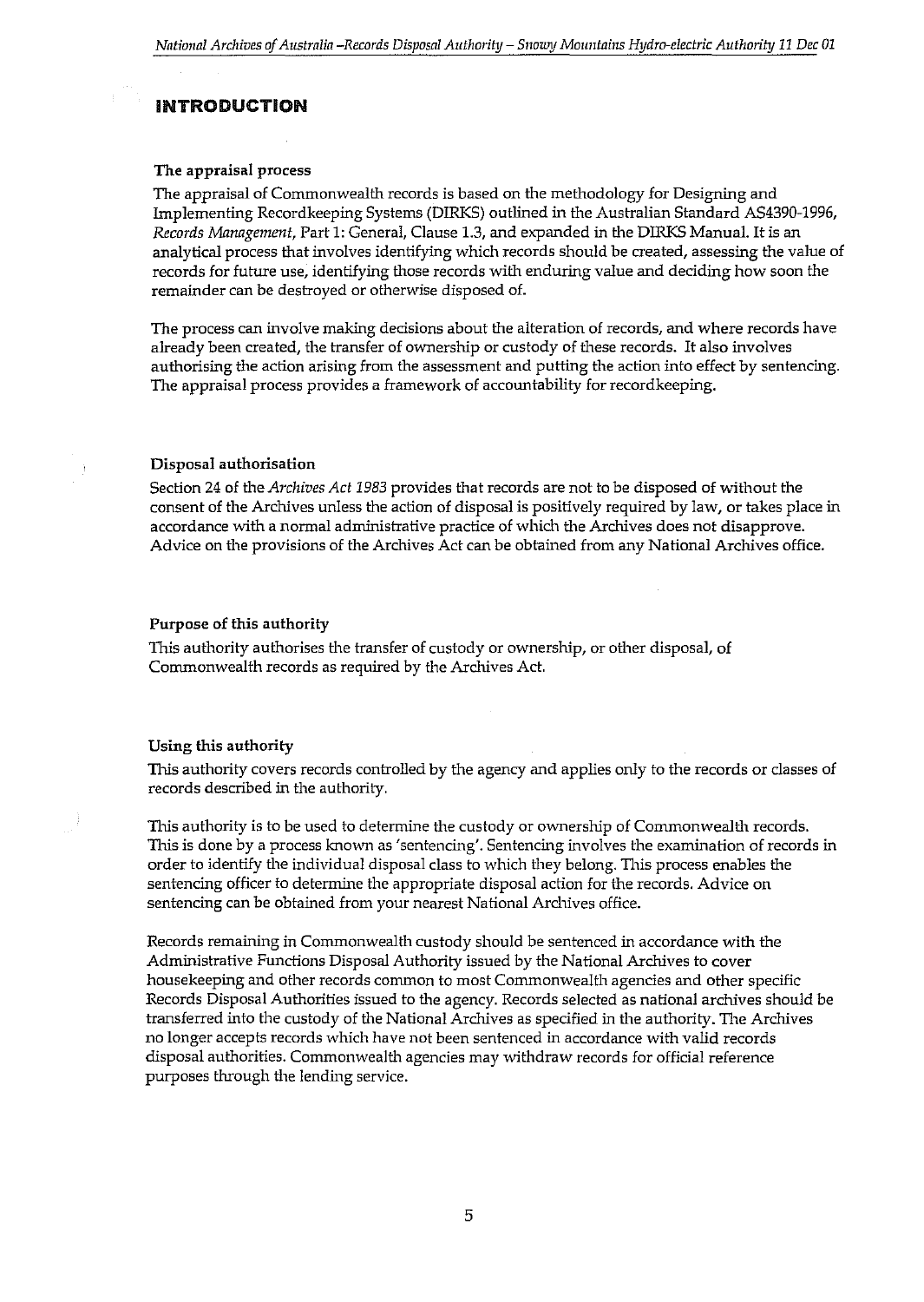#### Amendment of this authority

An amendment of this authority must be approved by the National Archives. Officers using the authority should advise the National Archives of any changes considered desirable.

### CONTACT INFORMATION

1. For changes to this RDA contact the Canberra Office of the National Archives of Australia:<br>Queen Victoria Terrace Tel: (02) 6212 3610

Queen Victoria Terrace Parkes ACT 2600<br>PO Box 7425 Canberra Mail Centre

Email: recordkeeping@naa.gov.au

Website: www.naa.gov.au

2. For sentencing advice contact your local office of the National Archives. The address and phone number of your local office can be found at the National Archives web-site address above.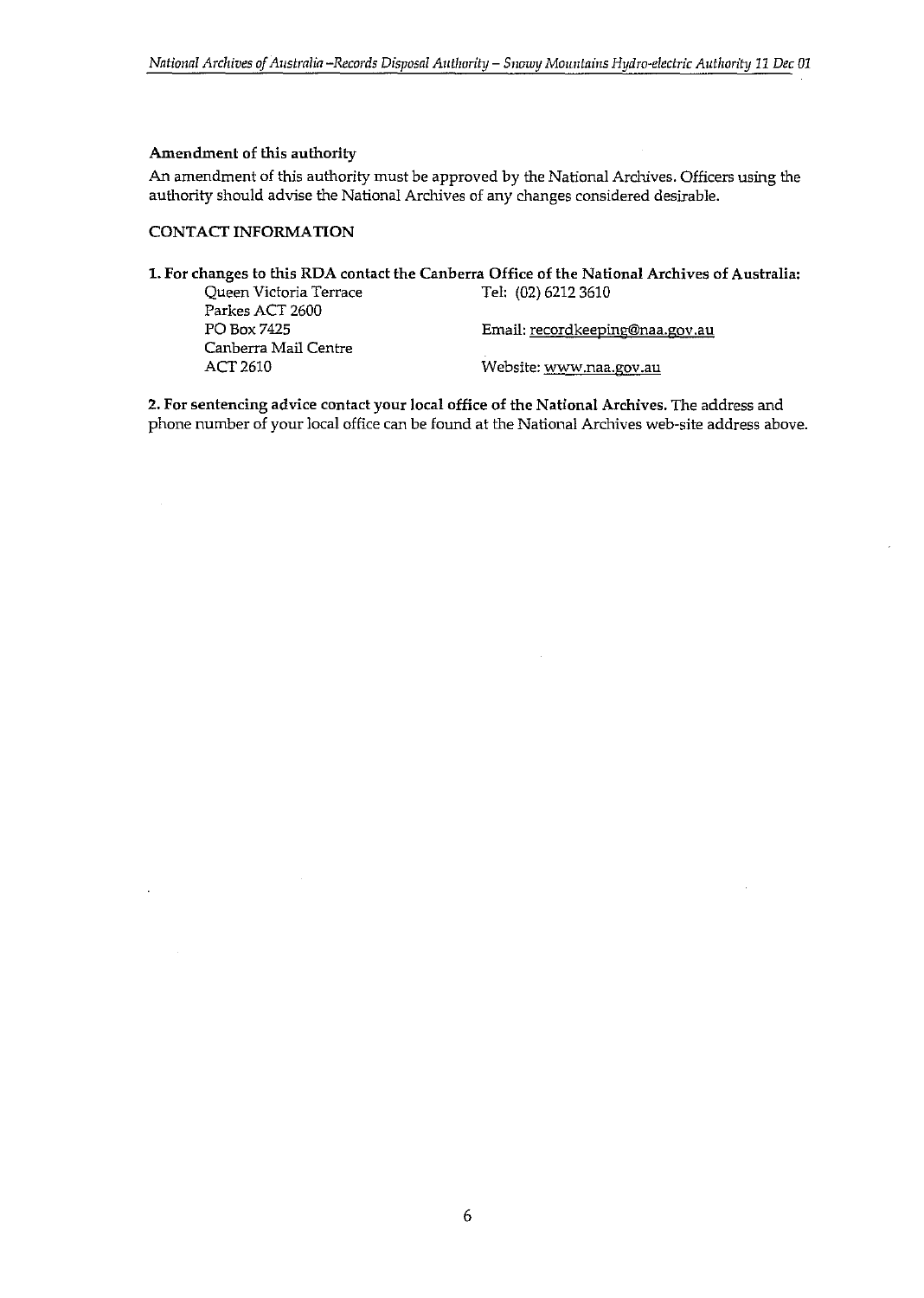## **RDA Job** No 2001/728

## **AUTHORISATION**

RECORDS DISPOSAL AUTHORITY

Person to whom notice of authorisation is given:

The Secretary Department of Industry, Tourism and **Resources.**  GPO Box 9839 Canberra. ACT 2601

an de la componición de la componición de la componición de la componición de la componición de la componició<br>La componición de la componición de la componición de la componición de la componición de la componición de la

| <b>Purpose:</b> | AUTHORISES ARRANGEMENTS FOR THE DISPOSAL OF<br>RECORDS IN ACCORDANCE WITH SECTION 24(2)(b) OF<br>THE ARCHIVES ACT 1983 |  |
|-----------------|------------------------------------------------------------------------------------------------------------------------|--|
| Application:    | Transfer of custody and ownership of records of the Snowy<br>Mountains Hydro-electric Authority                        |  |

This authorisation applies to only the disposal of the records described on the authority in accordance with the disposal action specified on the authority. The authority will apply only if disposal takes place with the consent of the agency that is responsible at the time of disposal for the functions documented in the records concerned.

Authorising Officer, National Archives of Australia

Date of Issue 11 December 2001

Venetia Beale,

Director, Recordkeeping Implementation

Date of Amendment

**Expiry Date**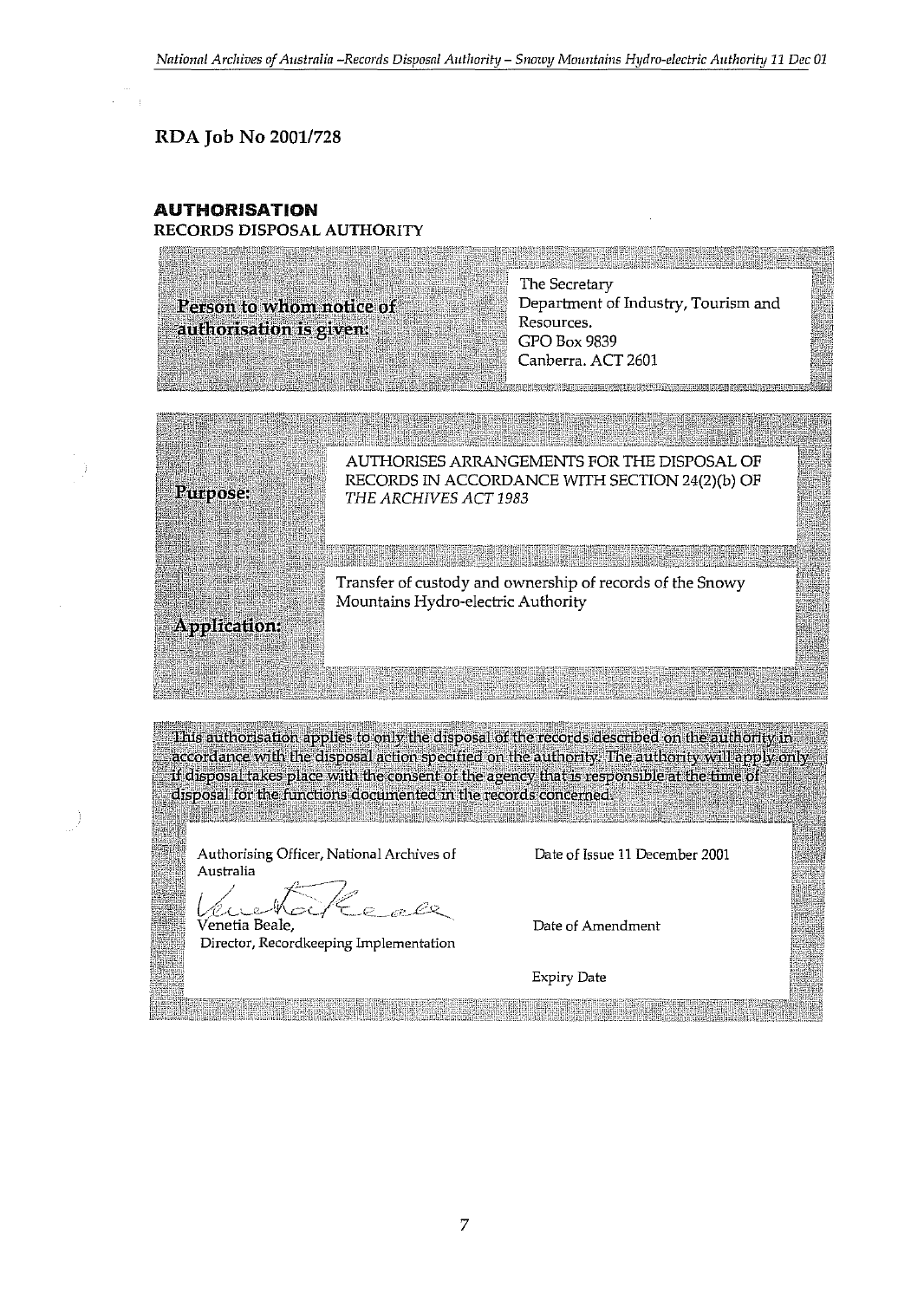$\label{eq:2.1} \frac{1}{\sqrt{2}}\int_{\mathbb{R}^3}\frac{1}{\sqrt{2}}\left(\frac{1}{\sqrt{2}}\right)^2\frac{1}{\sqrt{2}}\left(\frac{1}{\sqrt{2}}\right)^2\frac{1}{\sqrt{2}}\left(\frac{1}{\sqrt{2}}\right)^2\frac{1}{\sqrt{2}}\left(\frac{1}{\sqrt{2}}\right)^2.$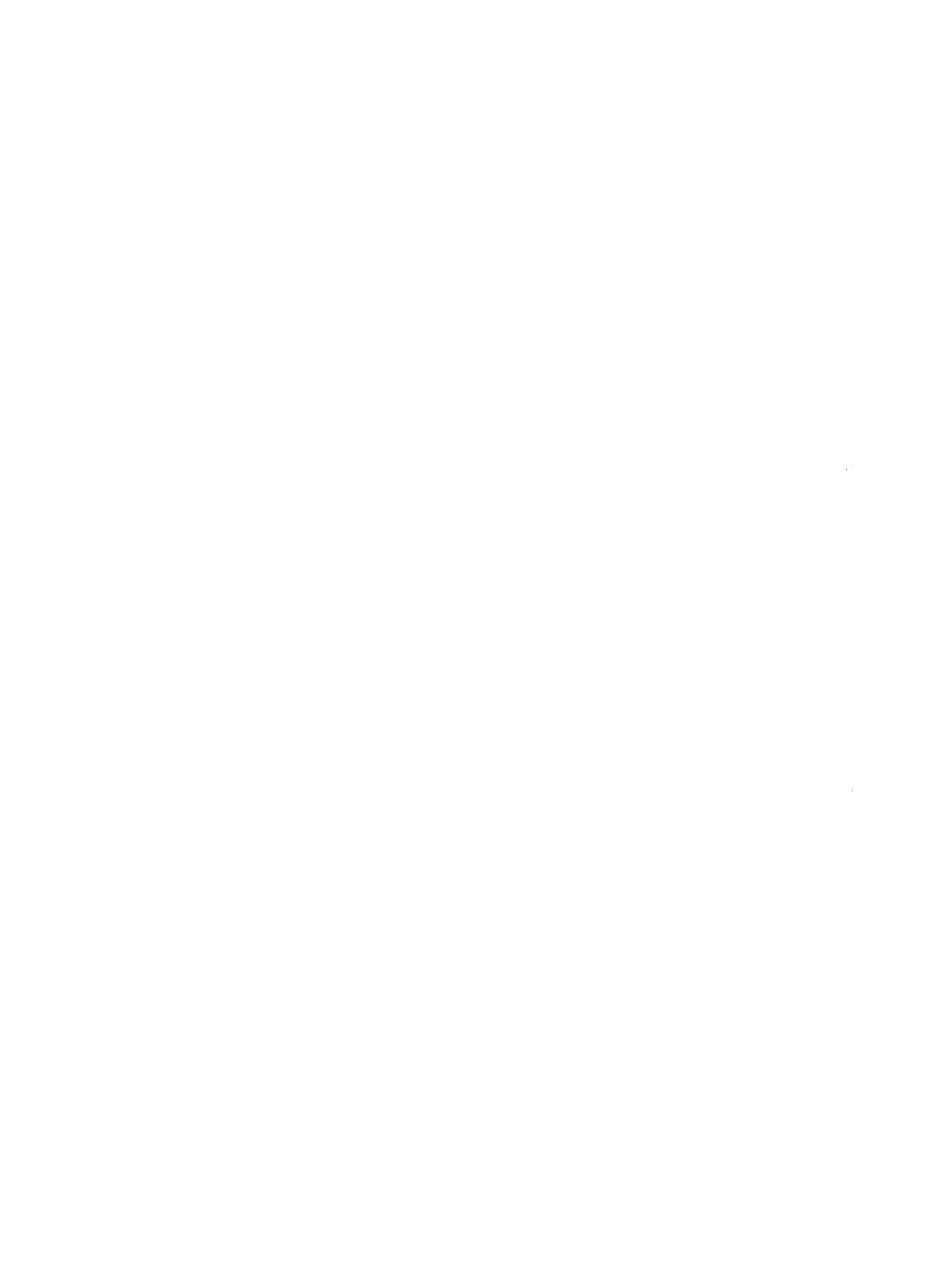*National Archives of Australia - Records Disposal Authority - Snowy Mountains Hydro-electric* 11-Dec-01 *Authority* 

# **SNOWY MOUNTAINS HYDRO-ELECTRIC SCHEME**

Development and management of the Snowy Mountains Hydro-electric Scheme.

## **Administering the Snowy Mountains Hydro-electric Scheme**

All aspects of administering the scheme.

 $\frac{1}{2}$  ,  $\frac{1}{2}$ 

Ĵ

 $\ddot{\phantom{a}}$ 

| Entry<br>3041 | <b>Description of Records</b><br>Development and implementation of policy, procedures<br>and records that document a precedent:<br>Records relating to organisational changes or high level<br>administration.<br>(Date Range: 1949 -<br>$\rightarrow$   | <b>Disposal Action</b><br>Retain as national<br>archives.<br>Commonwealth to<br>retain ownership.<br>Temporary transfer<br>of custody for 5<br>years to Snowy<br>Hydro of records<br>less than 5 years old<br>at the Corporatisation<br>Date |
|---------------|----------------------------------------------------------------------------------------------------------------------------------------------------------------------------------------------------------------------------------------------------------|----------------------------------------------------------------------------------------------------------------------------------------------------------------------------------------------------------------------------------------------|
| 3042          | Development and implementation of policy, procedures<br>and records that document a precedent:<br>Records relating to technical matters or non core<br>functions of SMHEA.<br>(Date Range: 1949 -<br>€                                                   | Transfer ownership<br>to Snowy Hydro                                                                                                                                                                                                         |
| 3043          | Political processes for establishment of the Scheme,<br>negotiations/dealings with Commonwealth and<br>State/Territory Governments and the establishment of<br>the Authority including Commonwealth and State<br>agreements.<br>(Date Range: 1949 -<br>€ | Retain as national<br>archives                                                                                                                                                                                                               |
| 3044          | Records relating to the proposed corporatisation of the<br>Authority.<br>(Date Range: 1949 -<br>$\lambda$                                                                                                                                                | Retain as national<br>archives.<br>Commonwealth to<br>retain ownership.<br>Temporary transfer<br>of custody for 5<br>years to Snowy<br>Hydro of records<br>less than 5 years old<br>at the Corporatisation<br>Date                           |

ż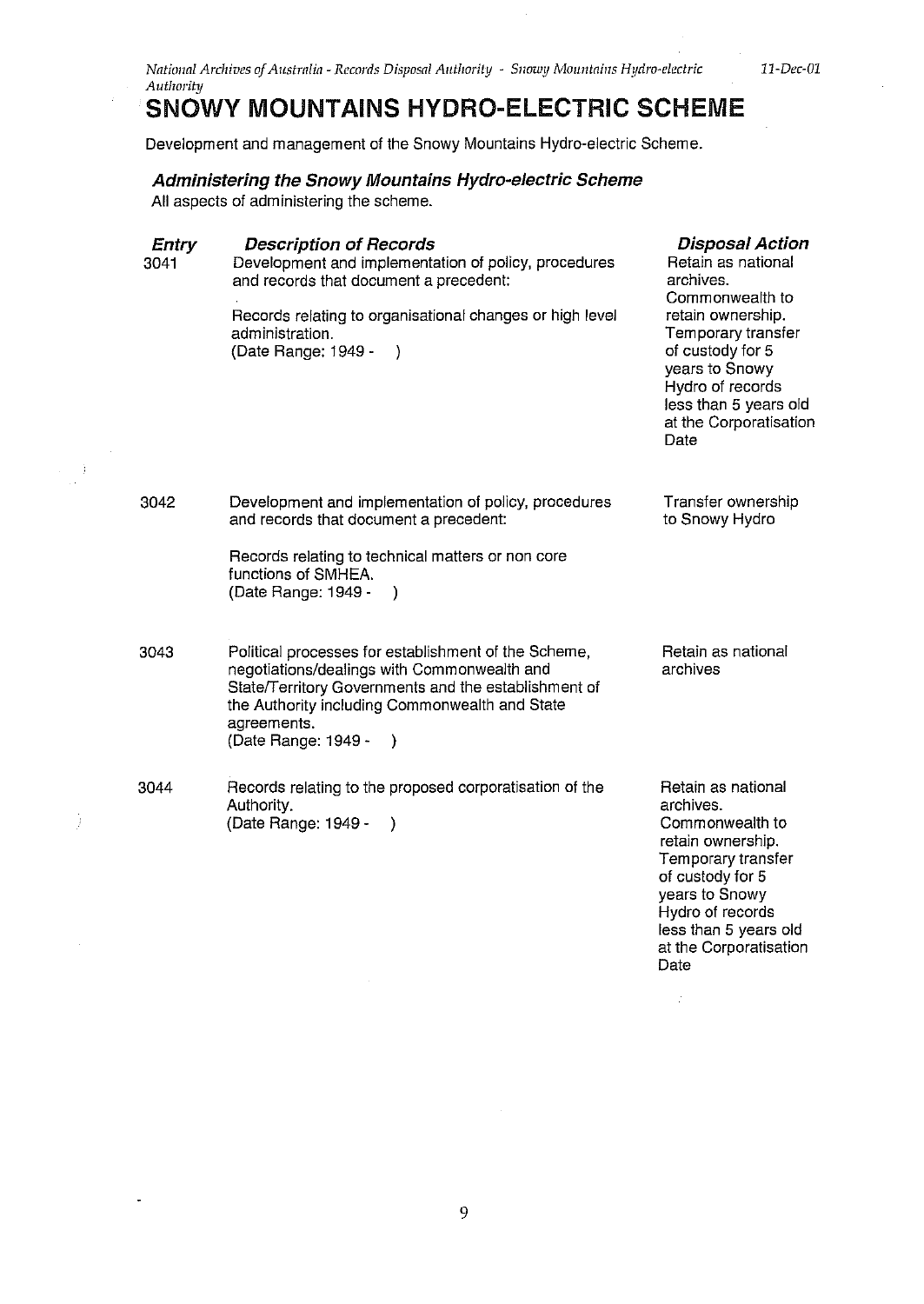### **Administering the Snowy Mountains Hydro-electric Scheme**

All aspects of administering the scheme.

 $\ddot{\phantom{a}}$ 

 $\bar{z}$ 

| <b>Entry</b><br>3045 | <b>Description of Records</b><br>Records documenting legal proceedings including, but<br>not limited to:<br>evidence transcripts<br>·affidavits<br>court proceedings<br>notices of motion<br>legal advice<br>engagement of expert witnesses: | <b>Disposal Action</b><br>Retain as national<br>archives.<br>Commonwealth to<br>retain ownership                                                                                                                         |
|----------------------|----------------------------------------------------------------------------------------------------------------------------------------------------------------------------------------------------------------------------------------------|--------------------------------------------------------------------------------------------------------------------------------------------------------------------------------------------------------------------------|
|                      | Completed cases where no liability exists.<br>(Date Range: 1949 -                                                                                                                                                                            |                                                                                                                                                                                                                          |
| 3046                 | Records documenting legal proceedings including, but<br>not limited to:<br>evidence transcripts<br>·affidavits<br>court proceedings<br>notices of motion<br>legal advice<br>engagement of expert witnesses:                                  | Transfer ownership<br>to Snowy Hydro                                                                                                                                                                                     |
|                      | All other cases.<br>(Date Range: 1949 -<br>$\mathcal{Y}$                                                                                                                                                                                     |                                                                                                                                                                                                                          |
| 3047                 | Records relating to legal proceedings arising out of the<br>Thredbo landslide in 1997.<br>(Date Range: 1949 -                                                                                                                                | Commonwealth to<br>retain ownership.<br>Temporary transfer<br>of custody to Snowy<br>Hydro until it<br>determines that the<br>records are no longer<br>likely to be required<br>for the purposes of<br>such proceedings. |
| 3048                 | Records of boards, committees, meetings and<br>conferences:<br>External Committees where SMHEA has made<br>significant contribution.<br>(Date Range: 1949 -<br>$\rightarrow$                                                                 | Retain as national<br>archives.<br>Commonwealth to<br>retain ownership.<br>Temporary transfer<br>of custody for 5<br>years to Snowy<br>Hydro of records<br>less than 5 years old<br>at the Corporatisation<br>Date       |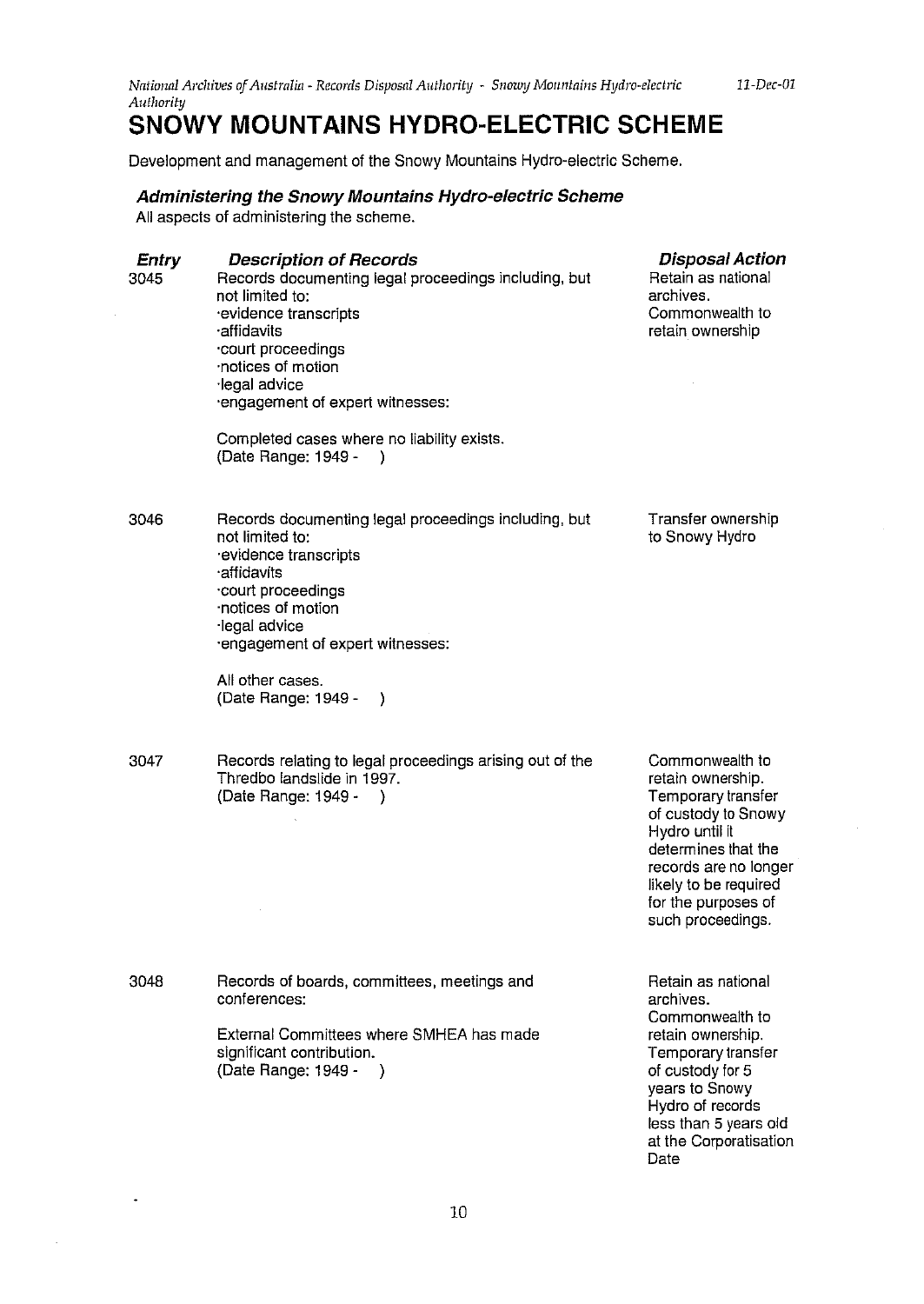$\frac{1}{2}$ 

 $\frac{1}{2}$ 

 $\ddot{\phantom{0}}$ 

### **Administering the Snowy Mountains Hydro-electric Scheme - Continued**  All aspects of administering the scheme.

| Entry<br>3049 | <b>Description of Records</b><br>Records of boards, committees, meetings and<br>conferences:<br>Internal committees set up to look at administration of<br>the SMHEA including committees on administration,<br>investigations, community, safety and other local<br>matters: records documenting establishment of<br>committees, appointment of members, terms of<br>reference, agenda, proceedings, minutes and reports.<br>(Date Range: 1949 - | <b>Disposal Action</b><br>Retain as national<br>archives.<br>Commonwealth to<br>retain ownership.<br>Temporary transfer<br>of custody for 5<br>years to Snowy<br>Hydro of records<br>less than 5 years old<br>at the Corporatisation<br>Date |
|---------------|---------------------------------------------------------------------------------------------------------------------------------------------------------------------------------------------------------------------------------------------------------------------------------------------------------------------------------------------------------------------------------------------------------------------------------------------------|----------------------------------------------------------------------------------------------------------------------------------------------------------------------------------------------------------------------------------------------|
| 3050          | Records of boards, committees, meetings and<br>conferences:                                                                                                                                                                                                                                                                                                                                                                                       | Transfer ownership<br>to Snowy Hydro                                                                                                                                                                                                         |
|               | All other committee records and administrative records<br>for boards, meetings, conferences and committees.<br>(Date Range: 1949 -                                                                                                                                                                                                                                                                                                                |                                                                                                                                                                                                                                              |
| 3051          | Records relating to land acquisition and management:                                                                                                                                                                                                                                                                                                                                                                                              | Transfer ownership<br>to Snowy Hydro                                                                                                                                                                                                         |
|               | Records relating to purchase, acquisition, disposal and<br>compensation to owners for the recovery of land for the<br>development of the Scheme:<br>land that Snowy Hydro will retain ownership as identified<br>in the Asset Register.<br>(Date Range: 1949 -<br>)                                                                                                                                                                               |                                                                                                                                                                                                                                              |
| 3052          | Records relating to land acquisition and management:                                                                                                                                                                                                                                                                                                                                                                                              | Retain as national                                                                                                                                                                                                                           |
|               | Records relating to purchase, acquisition, disposal and<br>compensation to owners for the recovery of land for the<br>development of the Scheme:<br>land SMHEA no longer owns at the point of corporatisation.                                                                                                                                                                                                                                    | archives.<br>Commonwealth to<br>retain ownership.                                                                                                                                                                                            |
| 3053          | All other land records.<br>(Date Range: 1949 -<br>1                                                                                                                                                                                                                                                                                                                                                                                               | Transfer ownership<br>to Snowy Hydro                                                                                                                                                                                                         |
| 3054          | Contracts let for construction and development of the<br>Scheme, both successful and unsuccessful.<br>(Date Range: 1949 -                                                                                                                                                                                                                                                                                                                         | Transfer ownership<br>to Snowy Hydro                                                                                                                                                                                                         |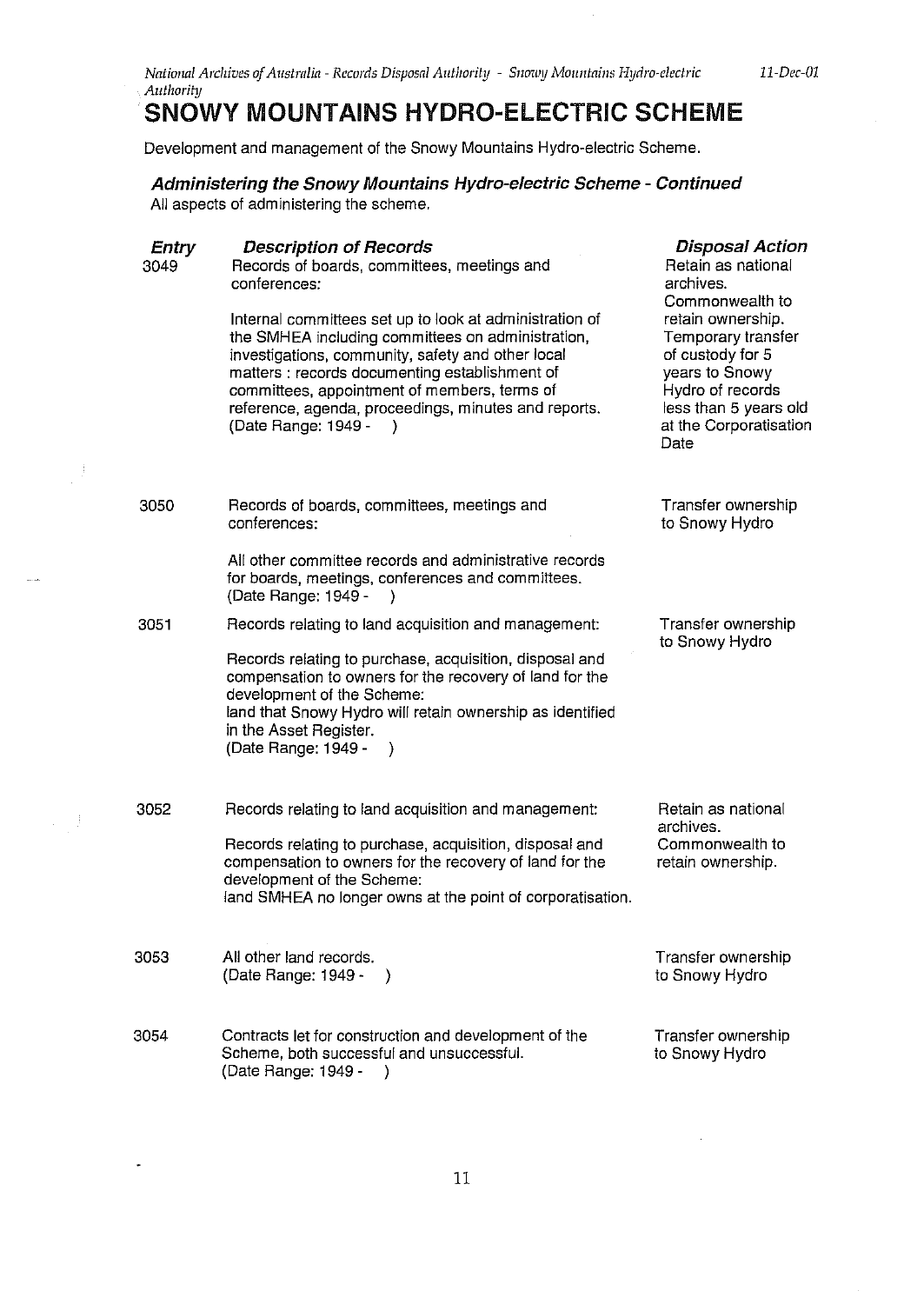### **Administering the Snowy Mountains Hydro-electric Scheme - Continued**  All aspects of administering the scheme.

**Entry Description of Records**  Construction records relating to: (Note: this entry excludes towns and camps and purchase of equipment) 'airports 'aqueducts 'bridges 'commissioning l.e, handover e.g. Australian Capital Territory electricity and water 'communication towers 'control centres 'dams 'power stations 'reservoirs 'roads 'survey records, excluding survey data, diaries 'switching stations/yards ·transmission lines ·tunnels. (Date Range: 1949  $\rightarrow$ 

**Disposal Action**  Transfer ownership to Snowy Hydro

3056

3055

Records relating to establishment of towns and camps including but not limited to: 'construction/erection -handover to councils e.g. infrastructure of towns 'medical facilities -provlslon of amenities/entertainment facilities includes messes and provision of television services 'provisional of educational services including English language courses 'removal of towns for flooding 'rental 'sale of buildings 'worker accommodation during construction. (Date Range: 1949 - )

Retain as national archives. Commonweaith to retain ownership. Temporary transfer of custody for 5 years to Snowy Hydro of records less than 5 years old at the Corporatisatlon Date

Transfer ownership to Snowy Hydro

3057

Communications arrangements, including but not limited to: 'authorities to establish radio stations

'frequency allocations 'negotiations with PMGITelecom

'radio licences

·records dealing with radio communications

·telephone arrangements for use during construction of the Scheme, (excludes telephone arrangements for

general office use)

·telephone lines.

(Date Range: 1949  $\lambda$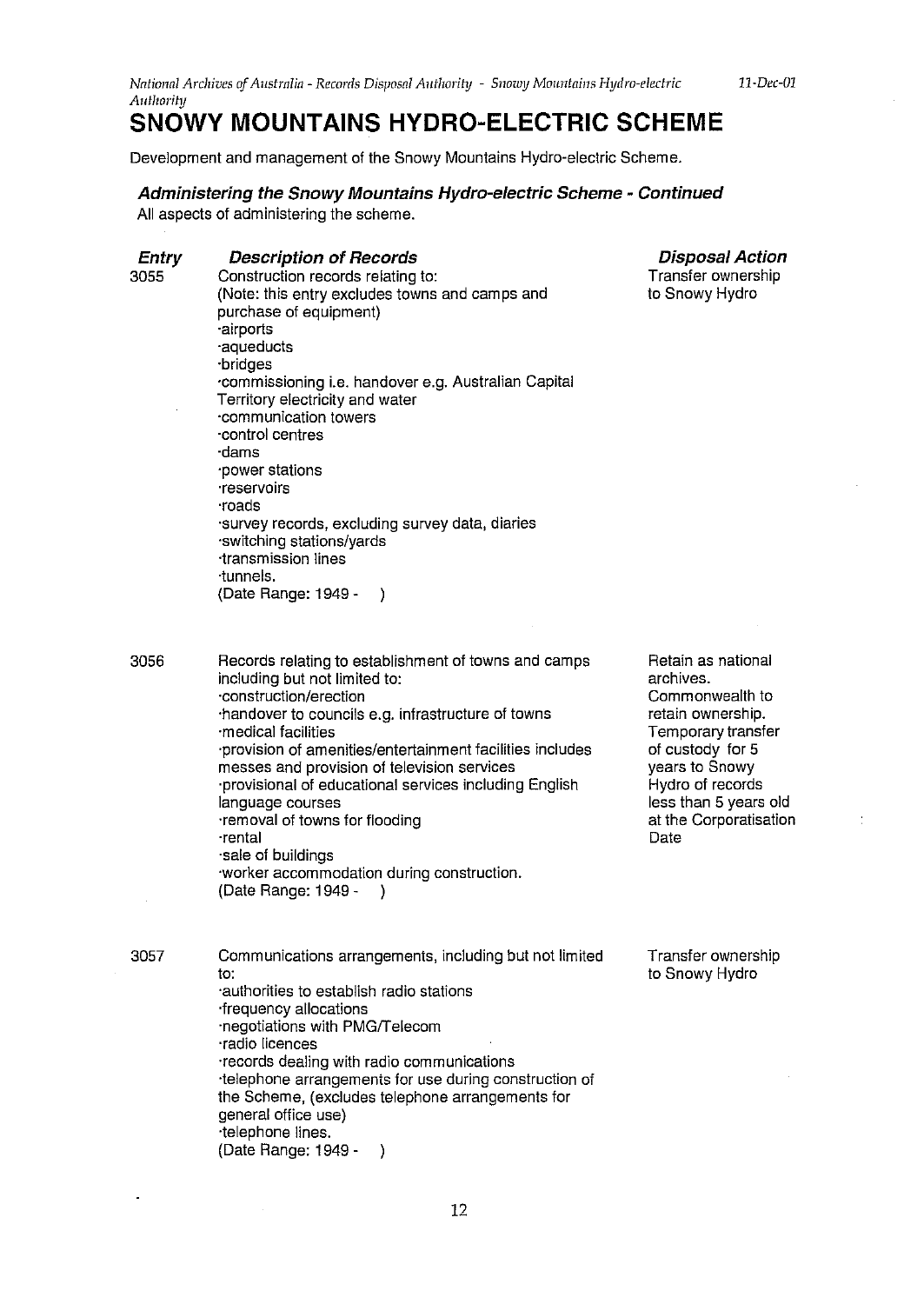Development and management of the Snowy Mountains Hydro-electric Scheme.

#### **Administering the Snowy Mountains Hydro-electric** *scneme-* **Continued**  All aspects of administering the scheme.

**Entry**  3058 3059 3060 3061 **Description of Records**  Repair, maintenance and refurbishment records of the Scheme (excluding residential buiidings used by the Authority) including: -airports 'aqueducts 'bridges -camps/towns/buildings -communication towers 'control centres -darns -power stations 'pumps and motors 'roads -switching station/yards -transrnission lines -tunnels. (Date Range: 1949 Equipment records: Purchase of special purpose or special built equipment used in the construction or development of the Scheme including any equipment unique to the Scheme e.g. aircraft, snow mobiles and simiiar vehicles, pontoon cranes and light raii engines. (Date Range: 1949 - ) Equipment records: Maintenance, repair, disposal of plant, vehicles and other equipment records \_ (Date Range: 1949 - ) Equipment records: All other equipment records including equipment histories, histories of work undertaken and operating guidelines and manuals. (Date Range: 1949 - ) **Disposal Action**  Transfer ownership to Snowy Hydro Retain as national archives. Commonwealth to retain ownership. Temporary transfer of custody for 5 years to Snowy Hydro of records less than 5 years old at the Corporatisation **Date** Transfer ownership to Snowy Hydro Transfer ownership to Snowy Hydro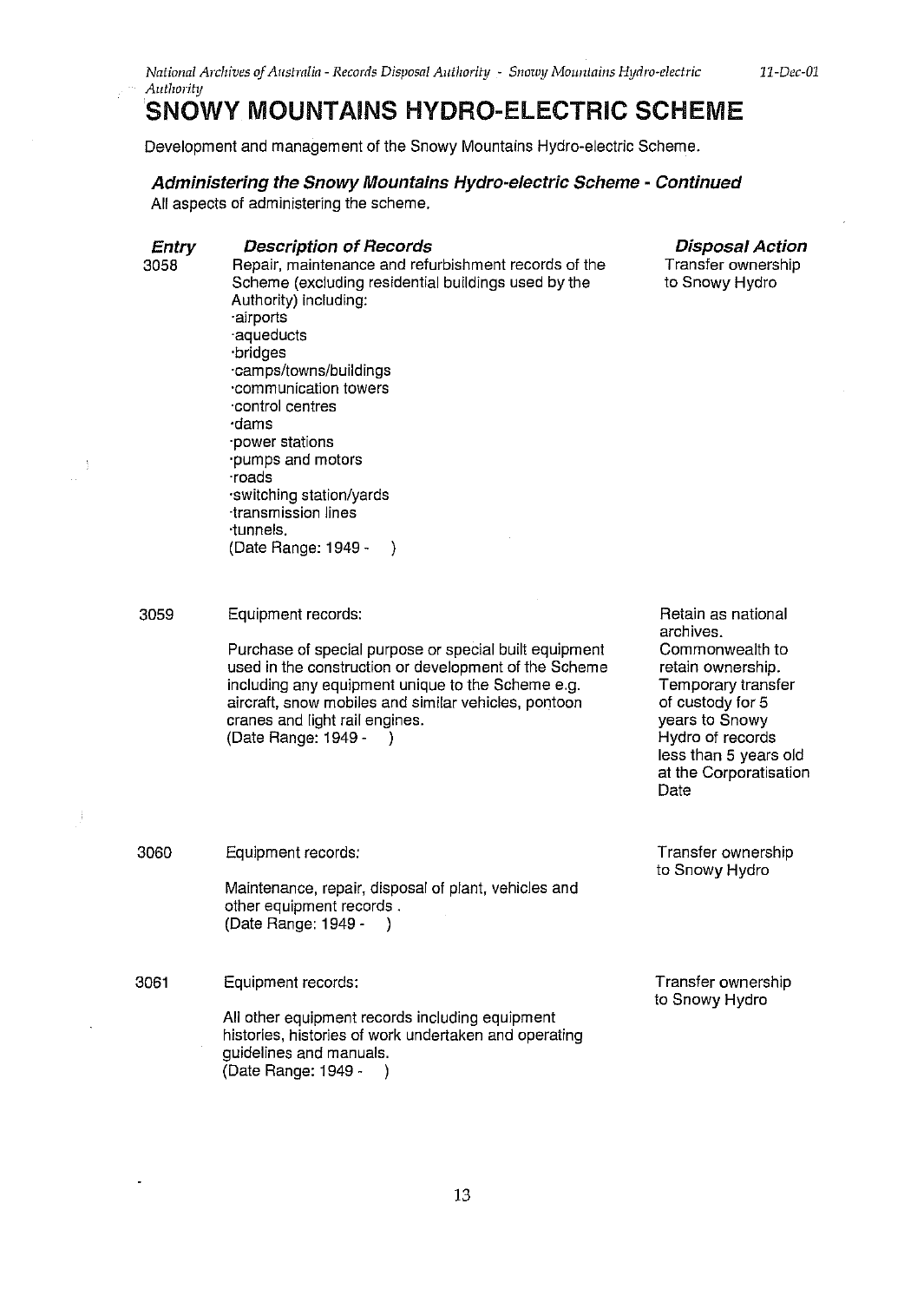Development and management of the Snowy Mountains Hydro-electric Scheme.

### **Administering the Snowy Mountains Hydro-electric Scheme - Continued**  All aspects of administering the scheme.

| Entry<br>3062 | <b>Description of Records</b><br>Registered maps, drawings, plans including those used<br>during construction:<br>A sample of overall representational civil drawings<br>including master hardcopies and amended versions of<br>major constructions of the Snowy Hydro project.<br>(Date Range: 1949 -<br>1                | Disposal Action<br>Retain as national<br>archives.<br>Commonwealth to<br>retain ownership.<br>Temporary transfer<br>of custody for 5<br>years to Snowy<br>Hydro of records<br>less than 5 years old<br>at the Corporatisation<br>Date |
|---------------|----------------------------------------------------------------------------------------------------------------------------------------------------------------------------------------------------------------------------------------------------------------------------------------------------------------------------|---------------------------------------------------------------------------------------------------------------------------------------------------------------------------------------------------------------------------------------|
| 3063          | Registered maps, drawings, plans including those used<br>during construction:<br>A sample of electrical engineering and mechanical<br>engineering drawings that relate to unique equipment or<br>displays obsolete methods used to produce drawings.<br>(Date Range: 1949 -<br>€                                           | Retain as national<br>archives.<br>Commonwealth to<br>retain ownership.<br>Temporary transfer<br>of custody for 5<br>years to Snowy<br>Hydro of records<br>less than 5 years old                                                      |
|               |                                                                                                                                                                                                                                                                                                                            | at the Corporatisation<br>Date                                                                                                                                                                                                        |
| 3064          | Registered maps, drawings, plans including those used<br>during construction:<br>All other drawings (including electrical, mechanical,<br>transmission and engineering drawings not included in<br>the sample covered by Clause 3063), requests for<br>amendments and duplicate copies of drawings.<br>(Date Range: 1949 - | Transfer ownership<br>to Snowy Hydro                                                                                                                                                                                                  |
| 3065          | Technical, scientific and engineering records:<br>Indexed geological investigation reports (excluding raw<br>data).<br>(Date Range: 1949 -<br>)                                                                                                                                                                            | Retain as national<br>archives.<br>Commonwealth to<br>retain ownership                                                                                                                                                                |

 $\tilde{\phantom{a}}$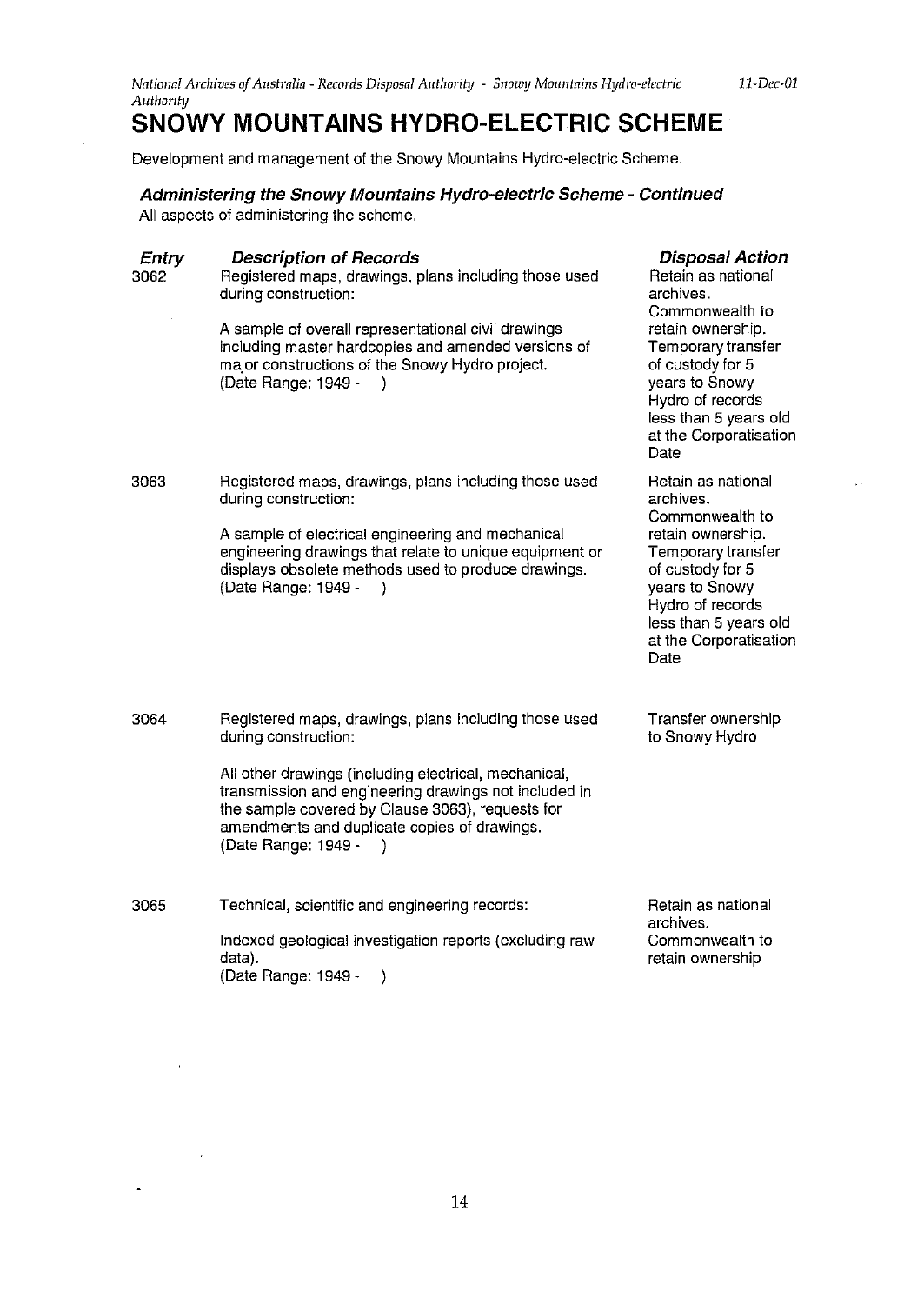Development and management of the Snowy Mountains Hydro-electric Scheme.

 $\frac{1}{2}$ 

Ĵ

L

 $\mathcal{A}$ 

#### **Administering the Snowy Mountains Hydro-electric Scheme - Continued**  All aspects of administering the scheme.

| Entry<br>3066 | <b>Description of Records</b><br>Technical, scientific and engineering records:                                                                                                                                                                                                                                                                                                                                                                                                                                        | Disposal Action<br>Transfer ownership<br>to Snowy Hydro                |
|---------------|------------------------------------------------------------------------------------------------------------------------------------------------------------------------------------------------------------------------------------------------------------------------------------------------------------------------------------------------------------------------------------------------------------------------------------------------------------------------------------------------------------------------|------------------------------------------------------------------------|
|               | All other technical, scientific and engineering analysis<br>records including but not limited to:<br>chemicals <sup>-</sup><br>·cloud seeding results<br>data sheets/books<br>·fault reports<br>geological investigation raw data<br>hydrological data<br>log sheets/output diary sheets<br>plant History<br>·reports<br>survey data<br>testing of construction materials for the Scheme<br>provision of consultancy services for outside<br>organisations e.g. testing of materials/equipment.<br>(Date Range: 1949 - |                                                                        |
| 3067          | Transport arrangements for workers, materials, supplies<br>and equipment:<br>Transport records relating to the construction of the<br>Scheme.<br>(Date Range: 1949 -<br>€                                                                                                                                                                                                                                                                                                                                              | Retain as national<br>archives.<br>Commonwealth to<br>retain ownership |
| 3068          | Transport arrangements for workers, materials, supplies<br>and equipment:<br>All other transport related arrangement records.<br>(Date Range: 1949 -                                                                                                                                                                                                                                                                                                                                                                   | Transfer ownership<br>to Snowy Hydro                                   |
| 3069          | Medical records relating to workers during construction<br>of the Scheme:<br>Medical records including rehabilitation records of<br>workers injured during construction of the scheme where<br>there is no further liability.<br>(Date Range: 1949 -                                                                                                                                                                                                                                                                   | Retain as national<br>archives.<br>Commonwealth to<br>retain ownership |
| 3070          | Medical records relating to workers during construction<br>of the Scheme:<br>All other medical records.<br>(Date Range: 1949 -                                                                                                                                                                                                                                                                                                                                                                                         | Transfer ownership<br>to Snowy Hydro                                   |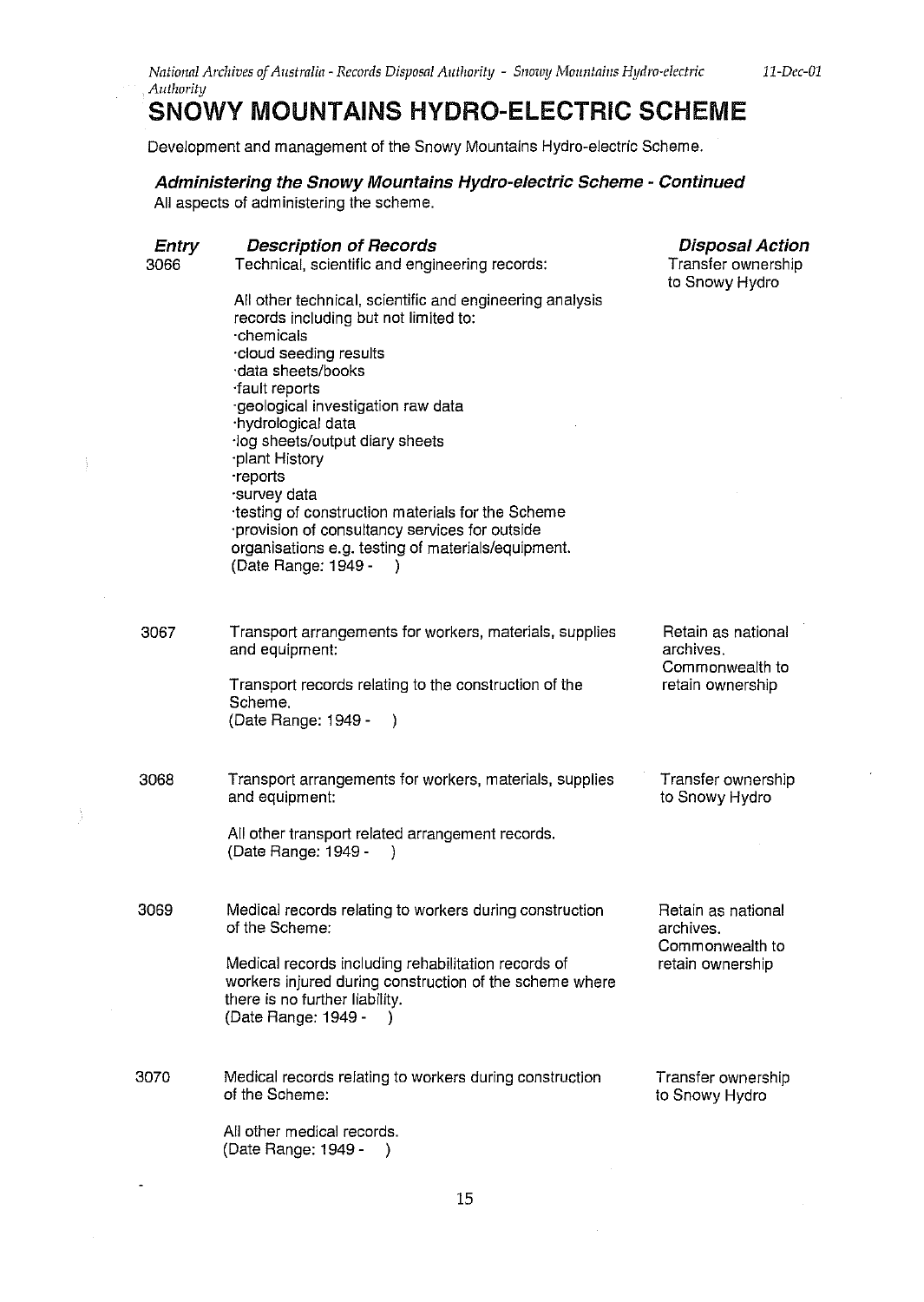Development and management of the Snowy Mountains Hydro-electric Scheme.

### **Administering the Snowy Mountains Hydro-electric Scheme - Continued**  All aspects of administering the scheme.

| Entry<br>3071 | <b>Description of Records</b><br>Accidents during construction of the Scheme:                                         | Disposal Action<br>Retain as national<br>archives. |
|---------------|-----------------------------------------------------------------------------------------------------------------------|----------------------------------------------------|
|               | Accidents involving death (whether Authority personnel<br>or not).<br>(Date Range: 1949 -<br>-1                       | Commonwealth to<br>retain ownership                |
| 3072          | Accidents during construction of the Scheme:                                                                          | Transfer ownership<br>to Snowy Hydro               |
|               | Accidents involving property damage only.<br>(Date Range: 1949 -<br>$\rightarrow$                                     |                                                    |
| 3073          | Accidents during construction of the Scheme:                                                                          | Transfer ownership<br>to Snowy Hydro               |
|               | Accidents involving person other than Authority<br>personnel and not resulting in death.<br>(Date Range: 1949 -<br>J. |                                                    |
| 3074          | Recreation facilities or activities provided by private<br>companies, individuals in the Snowy region:                | Transfer ownership<br>to Snowy Hydro               |
|               | Approvals to operate recreation facilities.<br>(Date Range: 1949 -<br>$\rightarrow$                                   |                                                    |
| 3075          | Recreation facilities or activities provided by private<br>companies, individuals in the Snowy region:                | Transfer ownership<br>to Snowy Hydro               |
|               | Unsuccessful applications and applications for hawker<br>permits.<br>(Date Range: 1949 -<br>-)                        |                                                    |
| 3076          | <b>Financial Records:</b>                                                                                             | Retain as national<br>archives.                    |
|               | Approvals for funding and expenditure for construction<br>of the Scheme.<br>(Date Range: 1949 -<br>)                  | Commonwealth to<br>retain ownership                |

 $\overline{\phantom{a}}$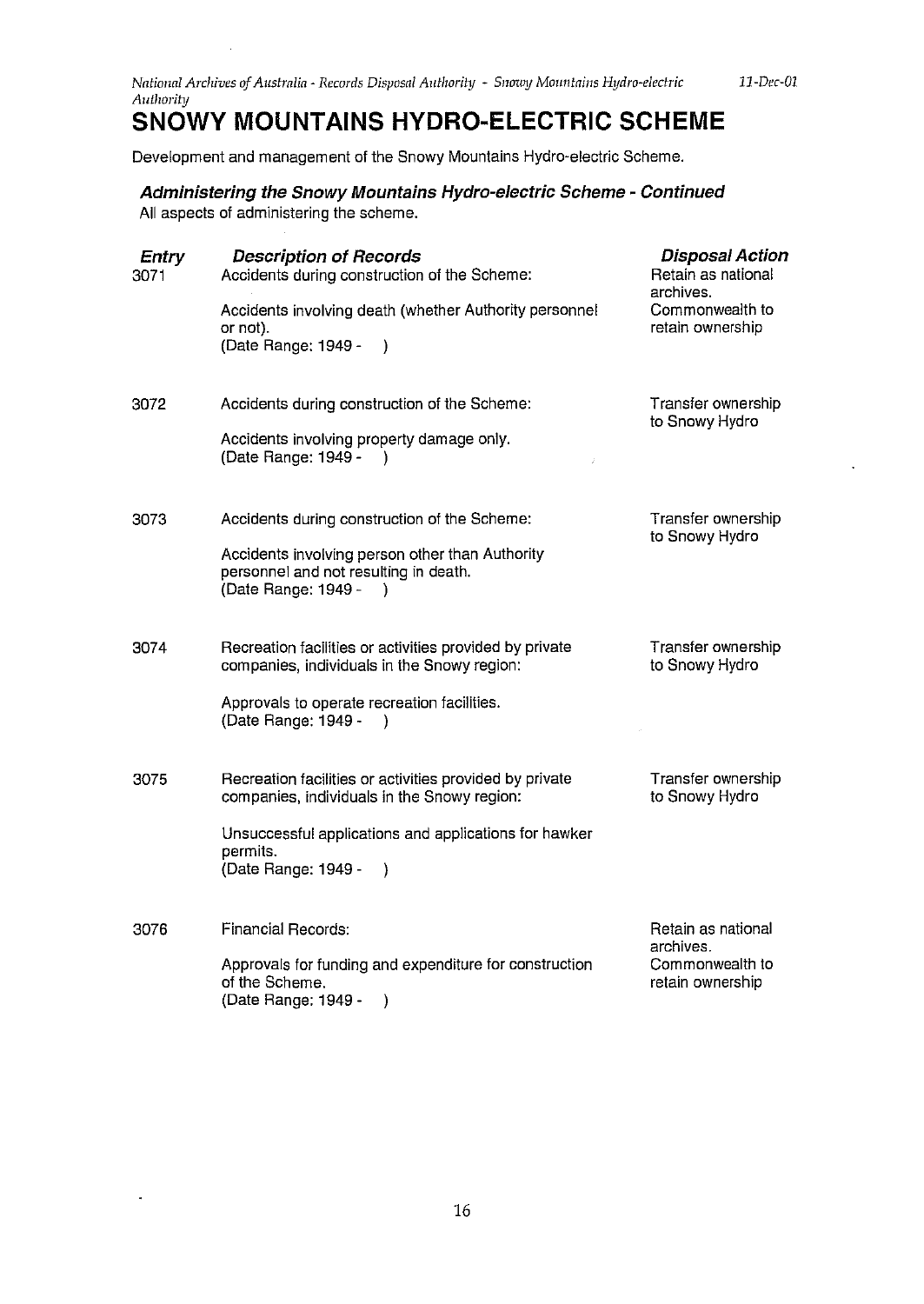**Description of Records** 

**Entry** 

#### **Administering the Snowy Mountains Hydro-electric Scheme - Continued**  All aspects of administering the scheme.

**Disposal Action** 

3077 Financial Records: All other financial records including bank guarantees for contractors, calculations of electricity charges by the Authority and notifications of electricity tariffs from other organisations. (Date Range: 1949 3078 Photographs, slides and negatives: Slides, negatives and glass plate negatives taken by or produced for SMHEA and relating to functions or depicting activities and work practices of SMHEA, with particular reference to the construction period and including but not limited to: 'aerial photographs 'survey photographs 'opening ceremonies ·VIP visitors -landscape scenes (before and after)scenes of erosion 'environmental conditions 'equipment used during construction 'accidents 'contract supervision (Note: this excludes scenes of office Christmas parties and other social functions of Authority personnel). (Date Range: 1949 - ) 3079 Photographs, slides and negatives: Photographs, slides and negatives relating to functions such as communication arrangements; repair, maintenance and refurbishment; and technical, scientific and engineering analysis. (Date Range: 1949 - ) 3080 Photographs, slides and negatives: Photographic prints Transfer ownership to Snowy Hydro Retain as national archives. Commonwealth to retain ownership. Temporary transfer of custody for 5 years to Snowy Hydro of records less than 5 years old at the Corporatisation Date Transfer ownership to Snowy Hydro Transfer ownership to Snowy Hydro

(Date Range: 1949

 $\lambda$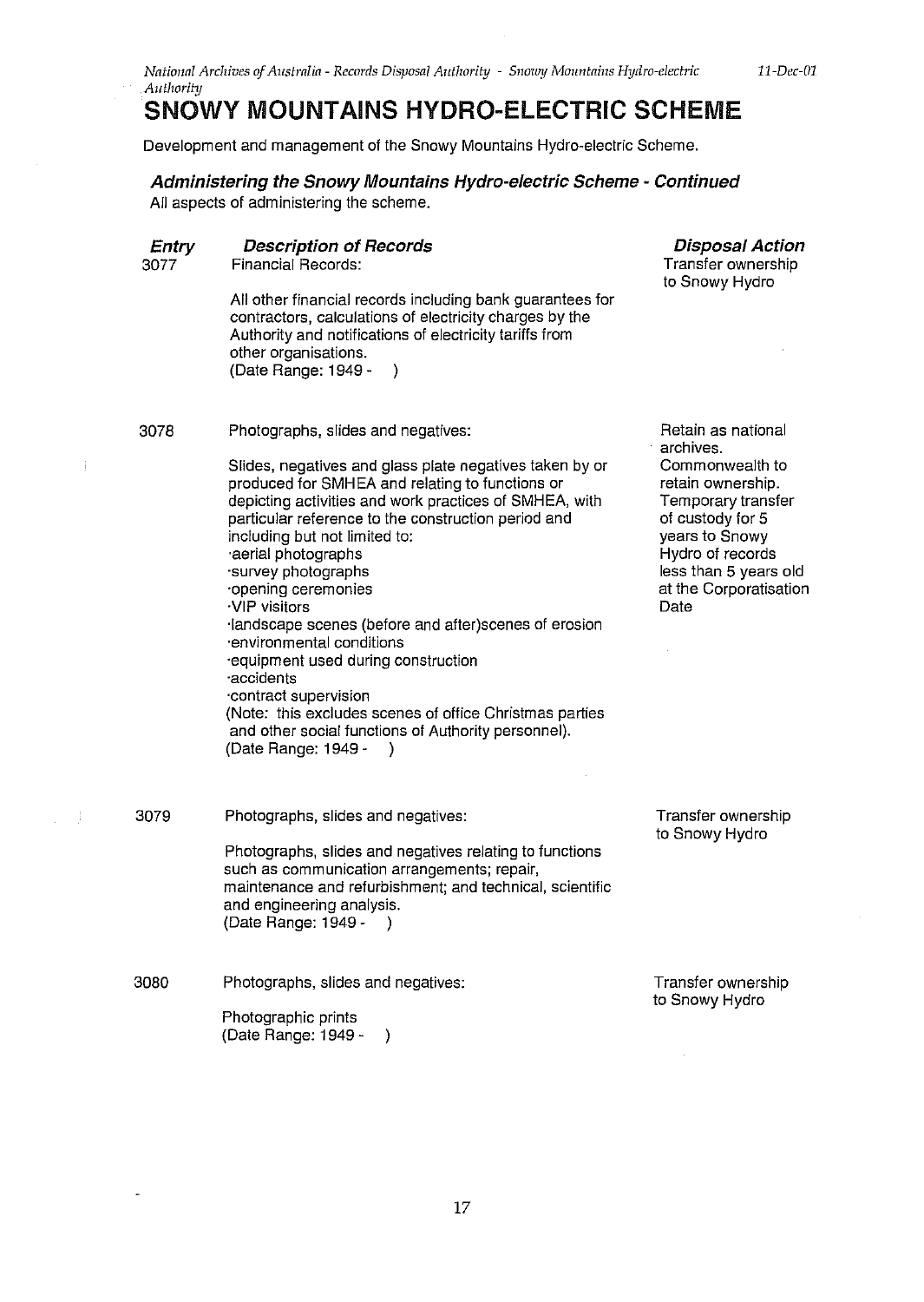Development and management of the Snowy Mountains Hydro-electric Scheme.

### **Administering the Snowy Mountains Hydro-electric Scheme - Continued**  All aspects of administering the scheme.

| Entry<br>3081 | <b>Description of Records</b><br>Photographs, slides and negatives:<br>Control register for photographs, slides and negatives.<br>(Date Range: 1949 -<br>J.                     | <b>Disposal Action</b><br>Retain as national<br>archives.<br>Commonwealth to<br>retain ownership                                                                                                                   |
|---------------|---------------------------------------------------------------------------------------------------------------------------------------------------------------------------------|--------------------------------------------------------------------------------------------------------------------------------------------------------------------------------------------------------------------|
| 3082          | Records documenting safety and emergency measures<br>used by the Authority for the construction of the<br>Scheme.<br>(Date Range: 1949 -<br>- )                                 | Retain as national<br>archives.<br>Commonwealth to<br>retain ownership                                                                                                                                             |
| 3083          | Statistics relating to the creation and operation of the<br>Scheme.<br>(Date Range: 1949 -<br>$\rightarrow$                                                                     | Retain as national<br>archives.<br>Commonwealth to<br>retain ownership.<br>Temporary transfer<br>of custody for 5<br>years to Snowy<br>Hydro of records<br>less than 5 years old<br>at the Corporatisation<br>Date |
| 3084          | Contributions, donations or assistance to charitable and<br>social welfare organisations or schools under the control<br>of the Scheme.<br>(Date Range: 1949 -<br>$\rightarrow$ | Retain as national<br>archives.<br>Commonwealth to<br>retain ownership.<br>Temporary transfer<br>of custody for 5<br>years to Snowy<br>Hydro of records<br>less than 5 years old<br>at the Corporatisation<br>Date |
| 3085          | Dealings with local governments, councils, departments<br>and expert organisations e.g. National Parks and Wildlife<br>Authority.<br>(Date Range: 1949 -                        | Transfer ownership<br>to Snowy Hydro                                                                                                                                                                               |
| 3086          | Development and implementation of projects for<br>enhancement of the Scheme e.g. cloud seeding project.<br>(Date Range: 1949 -<br>18                                            | Transfer ownership<br>to Snowy Hydro                                                                                                                                                                               |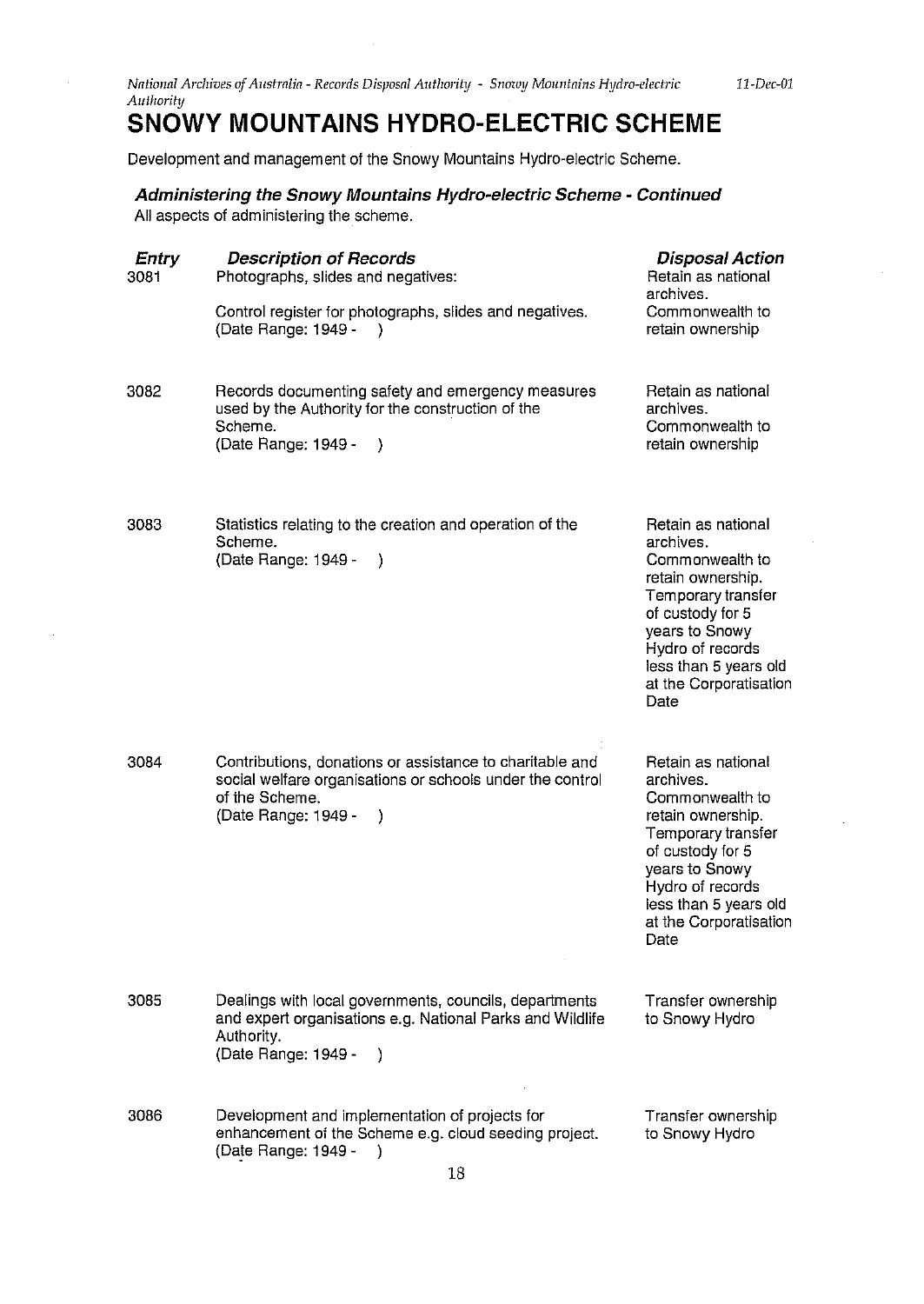Development and management of the Snowy Mountains Hydro-electric Scheme.

### **Administering the Snowy Mountains Hydro-electric Scheme - Continued**  All aspects of administering the scheme.

| <b>Entry</b><br>3087 | <b>Description of Records</b><br>Measures adopted by the Authority to protect and<br>conserve the environment, including environmental<br>impact statements or studies and energy conservation<br>measures:<br>Records relating to significant initiatives, studies,<br>measures and other related activities.<br>(Date Range: 1949 - | <b>Disposal Action</b><br>Retain as national<br>archives.<br>Commonwealth to<br>retain ownership.<br>Temporary transfer<br>of custody for 5<br>years to Snowy<br>Hydro of records<br>less than 5 years old<br>at the Corporatisation<br>Date |
|----------------------|---------------------------------------------------------------------------------------------------------------------------------------------------------------------------------------------------------------------------------------------------------------------------------------------------------------------------------------|----------------------------------------------------------------------------------------------------------------------------------------------------------------------------------------------------------------------------------------------|
| 3088                 | Measures adopted by the Authority to protect and<br>conserve the environment, including environmental<br>impact statements or studies and energy conservation<br>measures:                                                                                                                                                            | Transfer ownership<br>to Snowy Hydro                                                                                                                                                                                                         |
|                      | Records relating to routine, ongoing operational<br>measures or activities.<br>(Date Range: 1949 -<br>$\rightarrow$                                                                                                                                                                                                                   |                                                                                                                                                                                                                                              |
| 3089                 | Records relating to the supply of water:<br>Records relating to significant inquiries, reports and<br>other deliberations on matters concerning the supply of<br>water.<br>(Date Range: 1949 -<br>-1                                                                                                                                  | Retain as national<br>archives.<br>Commonwealth to<br>retain ownership of<br>records. Temporary<br>transfer of custody<br>for 5 years to<br>Snowy Hydro of<br>records less than 5<br>years old at the<br><b>Corporatisation Date</b>         |

3090

 $\ddot{\phantom{a}}$ 

Ĵ

 $\mathbb{R}^3$ 

Records relating to the supply of water:

Records relating to routine administrative activities concerning the supply of water. (Date Range: 1949 - )

Transfer ownership to Snowy Hydro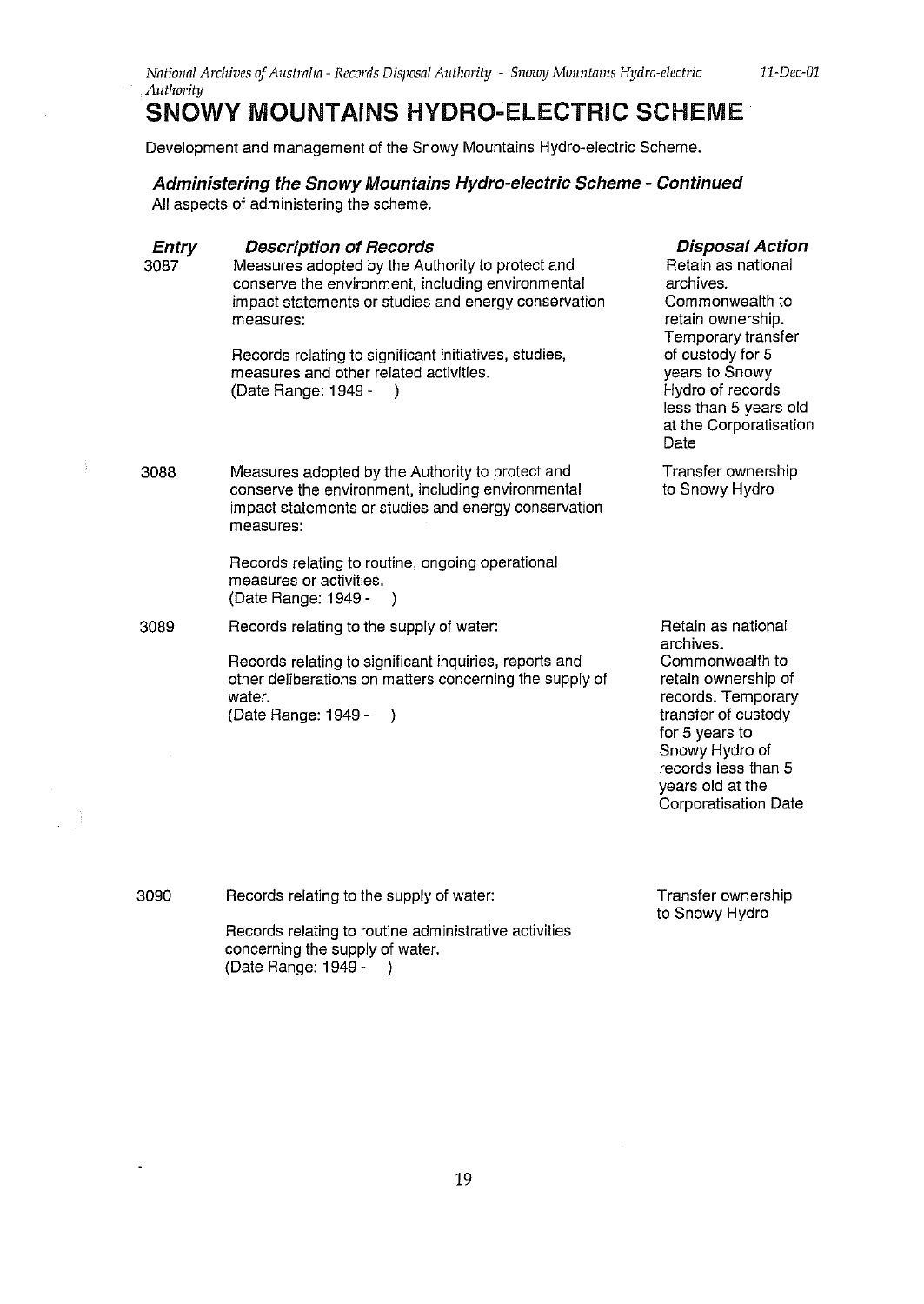Development and management of the Snowy Mountains Hydro-electric Scheme.

**Administering the Snowy Mountains Hydro-electric Scheme - Continued**  All aspects of administering the scheme.

| Entry<br>3091 | <b>Description of Records</b><br>Memorials, historical sites, Aboriginals and Aboriginal<br>sites.<br>(Date Range: 1949 -<br>$\rightarrow$                                                                                                                                                                                                                                 | <b>Disposal Action</b><br>Retain as national<br>archives.<br>Commonwealth to<br>retain ownership of<br>records. Temporary<br>transfer of custody<br>for 5 years to<br>Snowy Hydro of<br>records less than 5<br>years old at the<br>Corporatisation Date |
|---------------|----------------------------------------------------------------------------------------------------------------------------------------------------------------------------------------------------------------------------------------------------------------------------------------------------------------------------------------------------------------------------|---------------------------------------------------------------------------------------------------------------------------------------------------------------------------------------------------------------------------------------------------------|
| 3092          | Power Station daily activity diary sheets.<br>(Date Range: 1949 -<br>J                                                                                                                                                                                                                                                                                                     | Transfer ownership<br>to Snowy Hydro                                                                                                                                                                                                                    |
| 3093          | Insurance for the Authority including but not limited to:<br>aircraft insurance<br>assessment of brokers<br>·assets<br>indemnity insurance<br>·knock-for-knock insurance<br>loss of licence - pilots<br>office/house insurance<br>operations and maintenance insurance<br>products liability insurance<br>public liability insurance<br>(Date Range: 1949 -                | Transfer ownership<br>to Snowy Hydro                                                                                                                                                                                                                    |
| 3094          | Motion Picture Film:<br>Original camera 16 mm and 35 mm negative, duplicating<br>material (eg internegative or interpositives, offcuts and<br>projection release prints) that are produced by or for<br>SMHEA and which has close historical, social, cultural or<br>scientific associations with the Scheme or the local<br>area.<br>(Date Range: 1949 -<br>$\rightarrow$ | Retain as national<br>archives.<br>Commonwealth to<br>retain ownership.<br>Reference copies<br>are to be supplied to<br>Snowy Hydro as<br>requested (in<br>addition to other<br>specific access<br>arrangements<br>provided for under                   |

20

the Deed)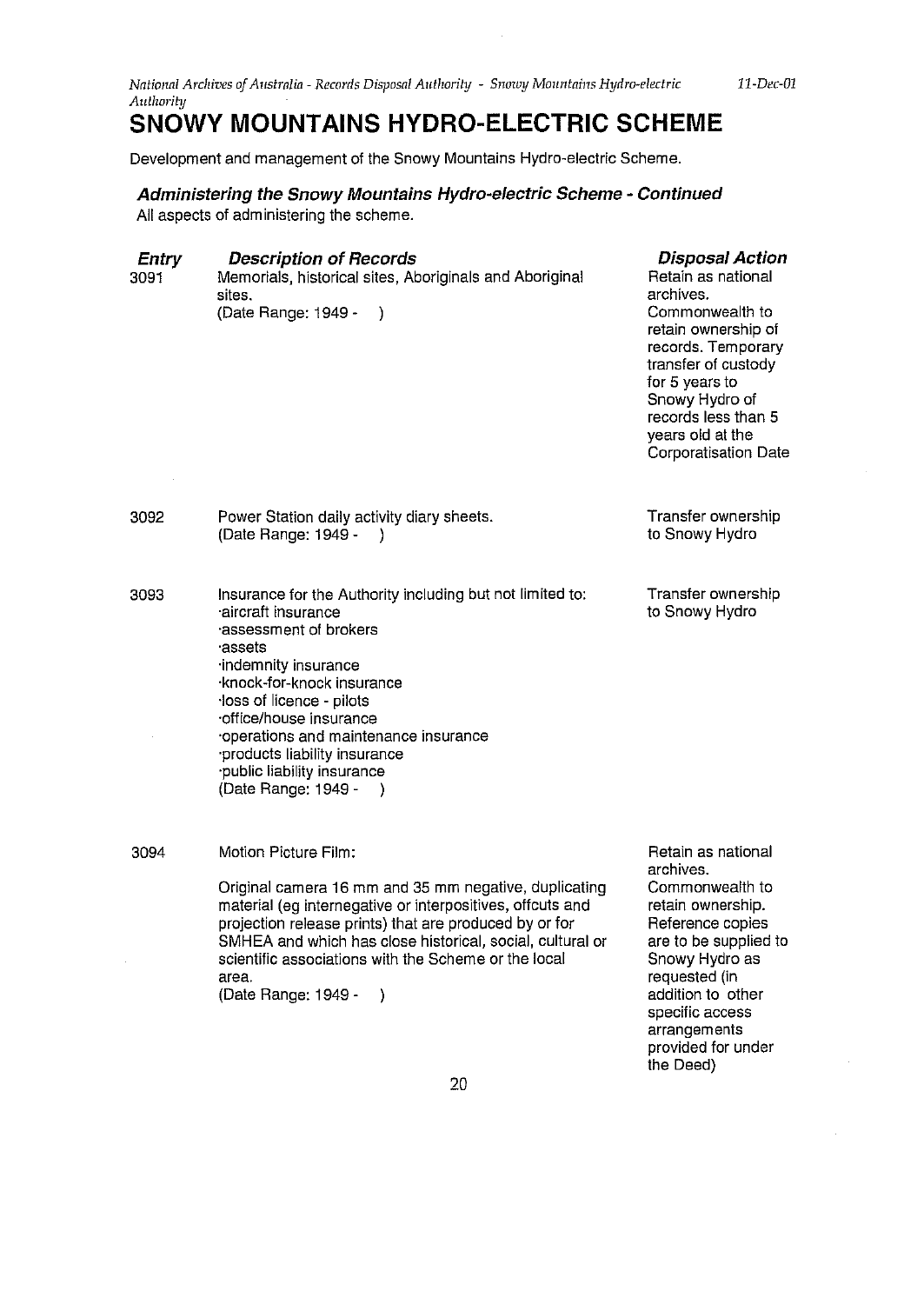$\frac{1}{3}$ 

 $f^{-1}$ 

 $\mathbf{v}_{\text{max}}\}$ 

Development and management ot the Snowy Mountains Hydro-electric Scheme.

### **Administering the Snowy Mountains Hydro-electric Scheme - Continued**  All aspects ot administering the scheme.

| <b>Entry</b><br>3095 | <b>Description of Records</b><br>Motion Picture Film:<br>Duplicate film<br>(Date Range: 1949 -<br>$\rightarrow$                                                                                                                                                                                                              | <b>Disposal Action</b><br>Transfer ownership<br>to Snowy Hydro         |
|----------------------|------------------------------------------------------------------------------------------------------------------------------------------------------------------------------------------------------------------------------------------------------------------------------------------------------------------------------|------------------------------------------------------------------------|
| 3096                 | Audio Tapes produced by or for the SMHEA or which<br>has a close historical, social cultural or scientific<br>associations with the Scheme or with the local area.<br>(Date Range: 1949 -<br>- 1                                                                                                                             | Retain as national<br>archives.<br>Commonwealth to<br>retain ownership |
| 3097                 | Personal history cards:<br>Cards for workers who worked on construction of the<br>Scheme.<br>(Date Range: 1949 -<br>- 1                                                                                                                                                                                                      | Retain as national<br>archives.<br>Commonwealth to<br>retain ownership |
| 3098                 | Personal history cards:<br>Cards for workers who were employed after the<br>construction of the Scheme.<br>(Date Range: 1949 - )                                                                                                                                                                                             | Transfer ownership<br>to Snowy Hydro                                   |
| 3099                 | Personnel records not covered in classes 3097 and<br>3098, including records relating to employees who<br>continue to be employed after the Corporatisation Date<br>(ie, who transfer from SMHEA to the Snowy Hydro<br>Company), and those who cease employment prior to<br>the Corporatisation Date.<br>(Date Range: 1949 - | Transfer ownership<br>to Snowy Hydro                                   |
| 3100                 | Records of operating parameters at power stations<br>including hydraulic and electrical databases.<br>(Date Range: 1949 - )                                                                                                                                                                                                  | Transfer ownership<br>to Snowy Hydro                                   |
| 3101                 | Master maintenance planning records for production<br>equipment of Snowy Mountains Hydro Electric Authority<br>(Maintenance Affecting Capability records).<br>(Date Range: 1949 -<br>1                                                                                                                                       | Transfer ownership<br>to Snowy Hydro                                   |

 $\hat{\mathcal{A}}$